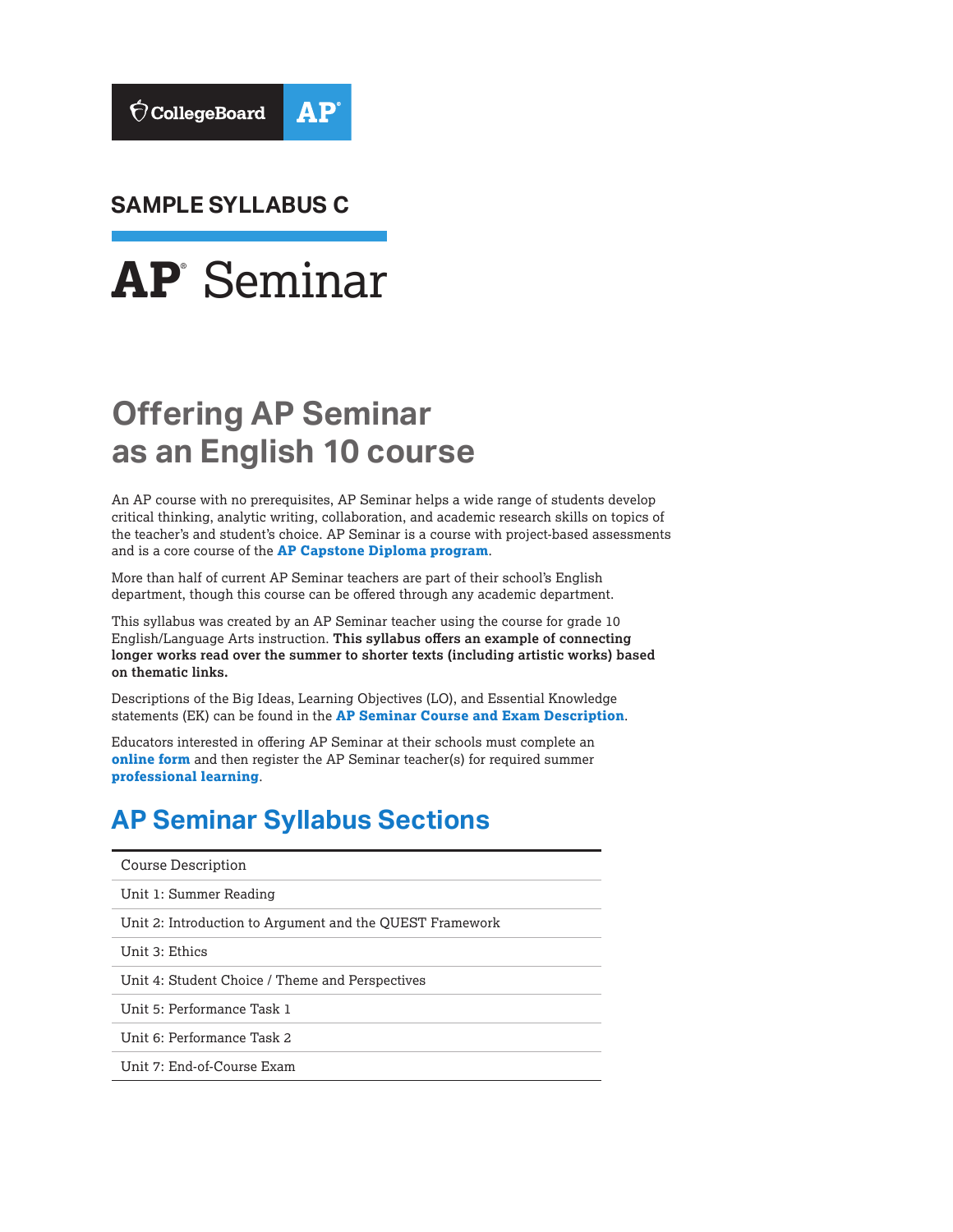## <span id="page-1-0"></span>**Course Description**

AP Seminar is a year-long foundational course that has students investigate real-world issues from multiple perspectives. Students learn to synthesize information from different sources, develop their own lines of reasoning in research-based written essays, and design and deliver oral and visual presentations, both individually and as part of a team. Ultimately, the course aims to equip students with the power to analyze and evaluate information with accuracy and precision in order to craft and communicate evidencebased arguments.

### **Textbook**

Shea Renée Hausmann., et al. *Advanced Language & Literature: for Honors and Pre-AP English Courses*. Bedford, Freeman & Worth, 2016.

### **Materials**

- Chromebook (school provided, 1:1)
- Canvas Access

Access to internet

- Highlighters
- Access and manage information from databases
- Writing Utensils (pens and/or pencils)

### Goals

- Engage students with rigorous college-level curricula focused on the core academic skills necessary for successful college completion.
- Extend students' abilities to **synthesize** information from **multiple perspectives** and apply skills in cross-curricular contexts and in new situations.
- Empower students to **collect and analyze**
- **·** information with accuracy and precision.
- Cultivate students' abilities to **craft, communicate,** and **defend** evidence-based arguments.
- Provide opportunities for students to practice disciplined and s**cholarly research** skills applied to **relevant topics** of their interest and curiosity.

## AP Seminar Assessment Structure

Students are assessed with two through-course performance assessment tasks and one end-of-course exam. All three assessments are summative and will be used to calculate a final AP score (using the 1–5 scale) for AP Seminar.

## Format of Assessment

### Team Project and Presentation | 20% of AP Score

- **Individual Research Report**
- Team Multimedia Presentation and Defense

### Individual Research-Based Essay and Presentation | 35% of AP Score

- **Individual Written Argument**
- Individual Multimedia Presentation
- Oral Defense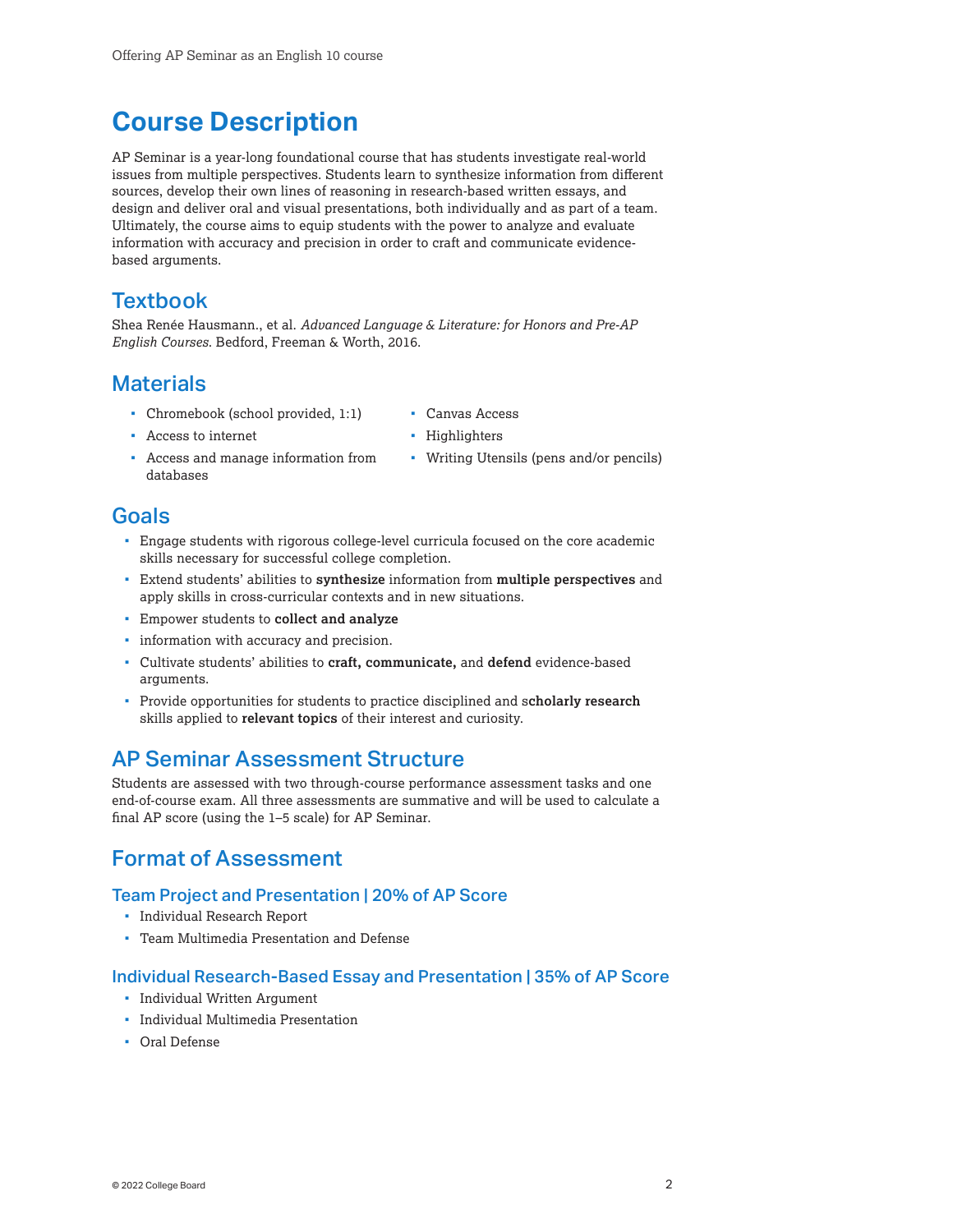### End-of-Course Exam (2 Hours) | 45% of AP Score

- Understanding and analyzing an argument (3 short-answer questions); suggested time 30 minutes
- Synthesizing information to develop an evidence-based argument (evidence-based argument essay); suggested time 90 minutes

### Overview of Pedagogical Framework

Throughout the program, students consider and evaluate multiple points of view to develop their own perspectives on complex issues and topic through inquiry and investigation. The AP Capstone program provides students with a framework that allows them to develop, practice, and hone their critical and creative thinking skills as they make connections between various issues and their own lives. The process is recursive, no linear and this process allows students to go back and forth between the different stages of inquiry as they encounter new information

**Big Idea 1 Q**  $\rightarrow$  **Question and Explore Big Idea 2 U** → Understand and Analyze **Big Idea 3 E**  $\rightarrow$  Evaluate Multiple Perspectives **Big Idea 4 S** → Synthesize Ideas **Big Idea 5 T** → Team, Transform, Transmit

### Guidelines for Written Assignments

Students will be taught how to write papers and cite sources using MLA (Modern Language Association) Style. All typed assignments should be in MLA format. They should be written in Arial or Times New Roman size 12pt font and black ink. Each page should have the student's last name as well as a page count. At the end of each student paper, there should be a word count.

### Plagiarism Policy

Plagiarism We will sign the Academic Integrity Agreement within the first week of school. Students are expected to compose essays and projects of their own thoughts, ideas, and words. When referencing the words or ideas of others, students are to quote or paraphrase, giving credit to sources; otherwise, it is stealing (plagiarism), and it will result in no credit for the assignment. Bottom line: plagiarism is unacceptable.

### AP Capstone Policy on Plagiarism and Falsification or Fabrication of Information

"Participating teachers shall inform students of the consequences of plagiarism and instruct students to ethically use and acknowledge the ideas and work of others throughout their course work. The student's individual voice should be clearly evident, and the ideas of others must be acknowledged, attributed, and/or cited. A student who fails to acknowledge the source or author of any and all information or evidence taken from the work of someone else through citation, attribution or reference in the body of the work, or through a bibliographic entry, will receive a score of 0 on that particular component of the AP Seminar and/or AP Research Performance Task.

In AP Seminar, a team of students that fails to properly acknowledge sources or authors on the Team Multimedia Presentation will receive a group score of 0 for that component of the Team Project and Presentation. A student who incorporates falsified or fabricated information (e.g. evidence, data, sources, and/or authors) will receive a score of 0 on that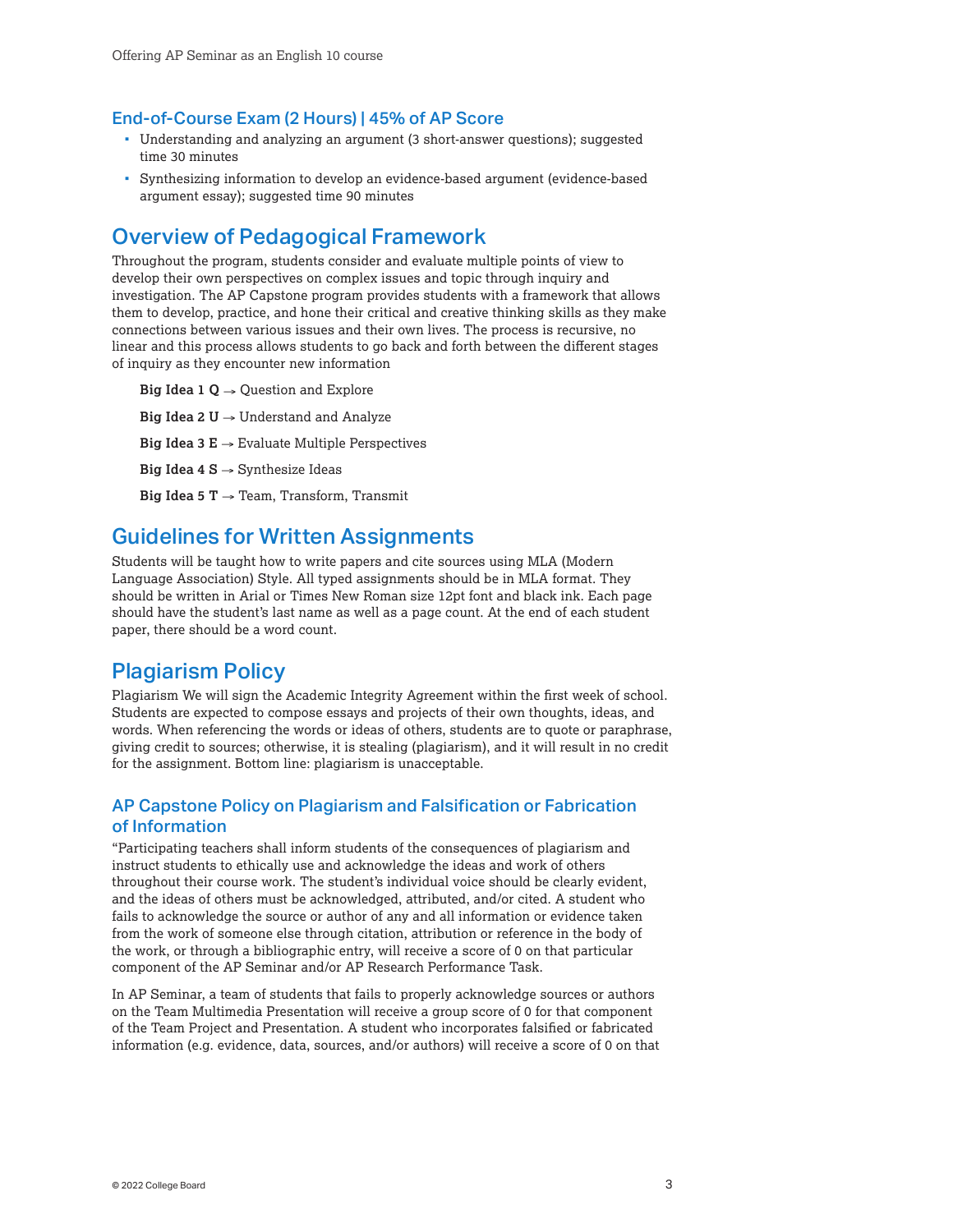particular component of the AP Seminar and/or AP Research Performance Task. In AP Seminar, a team of students that incorporates falsified or fabricated information in the Team Multimedia Presentation will receive a group score of 0 for that component of the Team Project and Presentation."

### Classroom Core Values

The four core values that influence the vision and purpose of our class are: curiosity, credibility, connection and perseverance. We will be curious as we approach each task and text with an open mind, keep track of our questions while close reading a text, and seek to understand multiple perspectives of a topic. We will live the values of credibility and connection as we work to see how texts and ideas are related, analyze the link between our perspective and others, obtain trustworthy information, and cite it to support our arguments. Additionally, we will listen to our peers and collaborate with them. Perseverance will be evident as we believe we will achieve our goals, no matter the obstacles, as we use our curiosity to revisit ideas, ask more questions, dig deeper, and develop and practice a process that makes big tasks manageable.

### Late Work Policy

Other AP and college credit courses at our school have consistent late work policies on long-term assignments. If the assignment is one day late, it is a 10% deduction. Two days late is a 20% deduction. A weekend is considered two days late. This policy is malleable based on unforeseen circumstances (i.e. death in the family, illness).

## Grading Scale

A: 90 and above

- B: 80-89
- C: 70-79
- D: 60-69

F: 68 and below

### Participation in Class

Participation begins with attendance. We operate from a belief that sharing perspectives increases the depth of understanding on a topic or issue. Your point of view shared in a variety of formats, becomes essential for the class as a whole. Often times we will be working in partners or groups and this requires discussion and listening skills. Part of your grade and feedback will be centered around the contributions you make in group settings (comments, ideas, questions).

### Make-Up Work

It is both of our responsibilities to communicate with each other when an absence occurs. There are many ways you can contact me outside of school hours (i.e. remind, email, instagram, other students) and we can work to get you caught up. If you know of an absence ahead of time, it is most important to communicate that to me and I can get you the work needed. I am also available before and after school, and during our Slicer Resource Time throughout the week.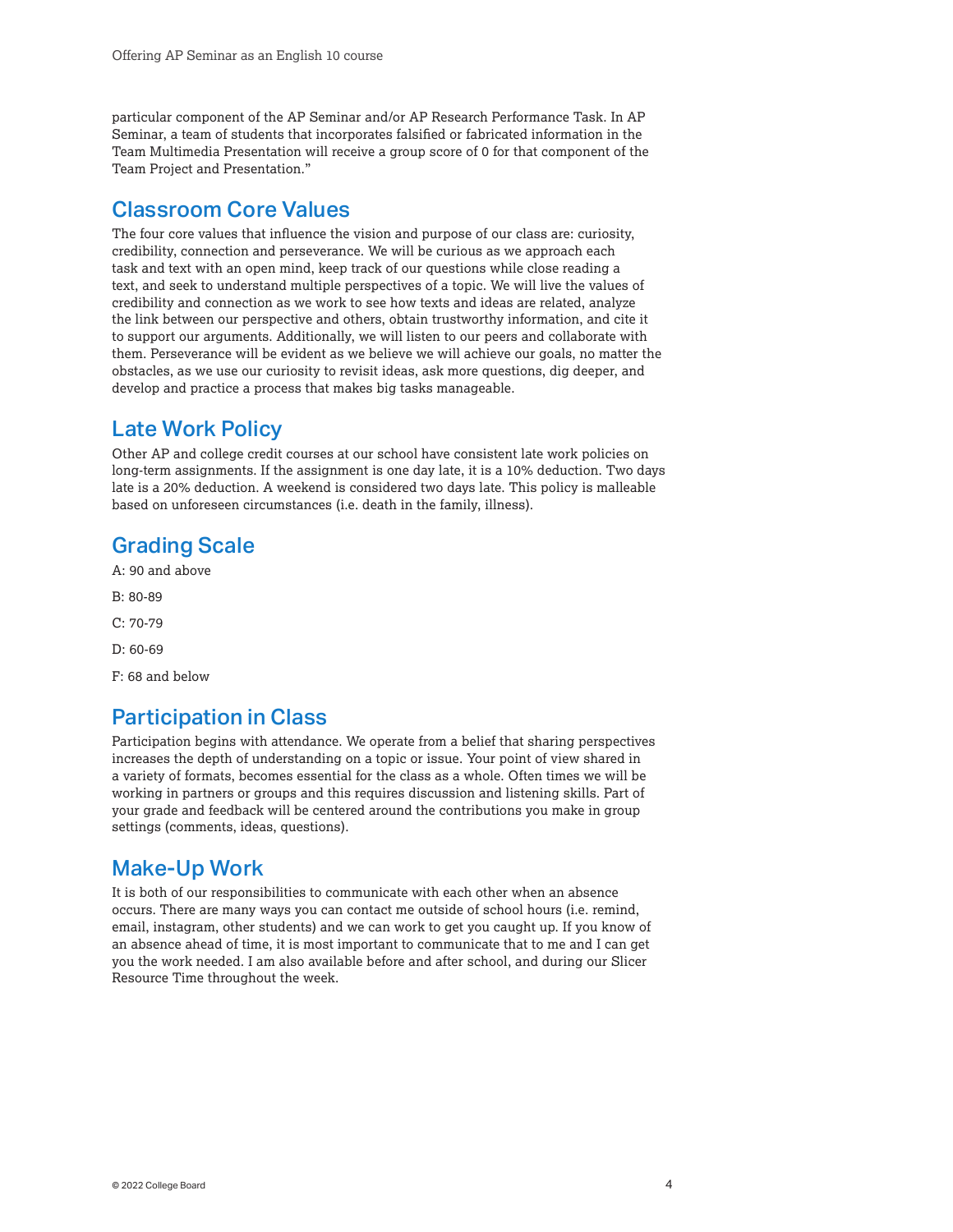## Teacher Expectations

In a rigorous class where much is expected of its participants, the same can be said for the instructor. You can anticipate that I will embody our four core values with the presentation of information, the activities we encounter, and our daily interactions. You can assume a spiraling of skills on which you will receive timely feedback and many opportunities to practice. Also, you can count on an incredible amount of support as someone who is completely invested in your success.

### Interpreting Your AP Score

The extensive work done by college faculty and AP teachers in the development of the course and the exam throughout the scoring process ensures that AP exam scores accurately represent students' achievement in the equivalent college course. While colleges and universities are responsible for setting their own credit and placement policies, AP scores signify how qualified students are to receive college credit or placement:

## AP Score / Recommendation

- $5 \rightarrow$  Extremely well qualified
- $4 \rightarrow$  Well qualified
- $3 \rightarrow$  Qualified
- $2 \rightarrow$  Possibly qualified
- $1 \rightarrow$  No recommendation

Additional Resources **[collegeboard.org](http://collegeboard.org)**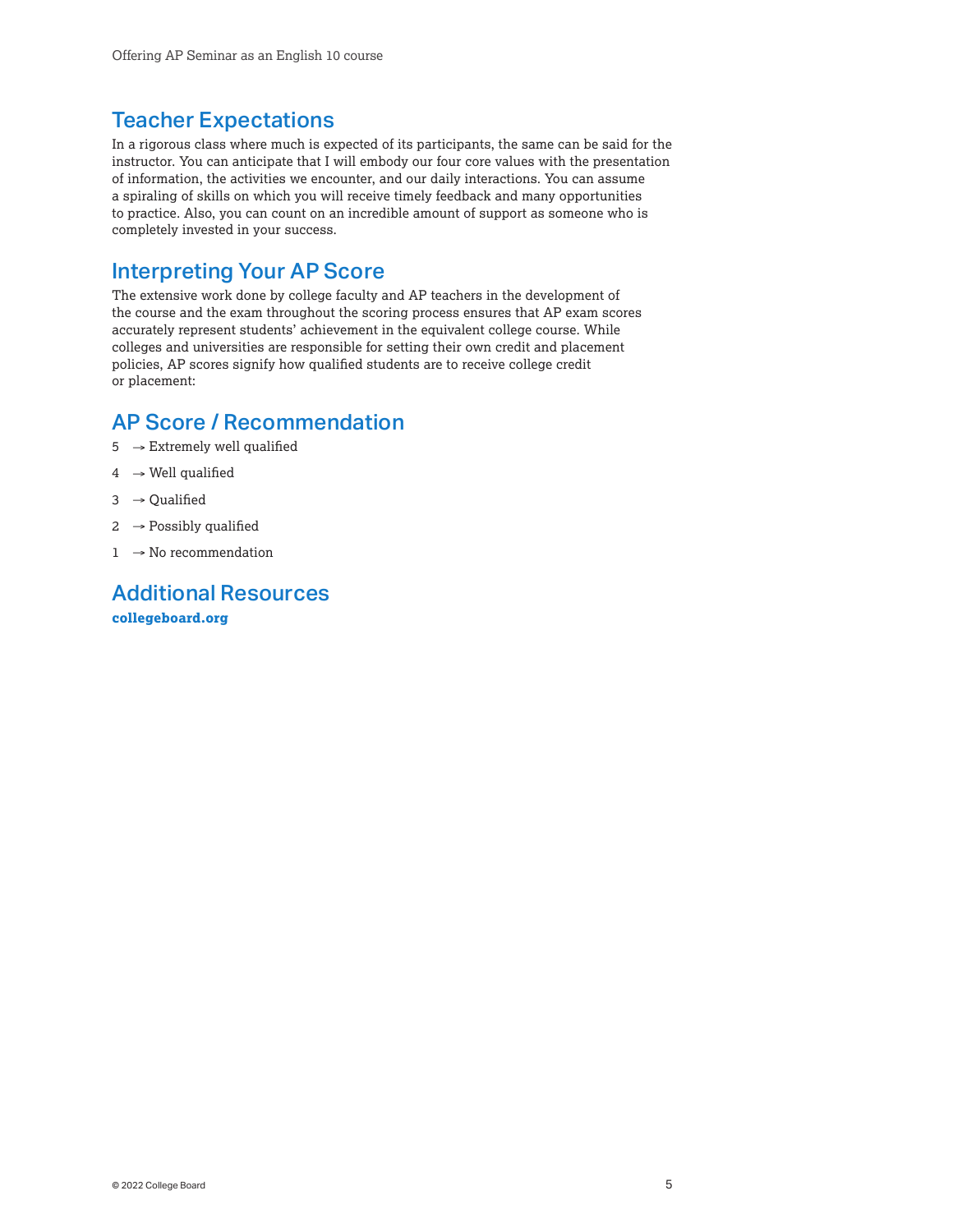## <span id="page-5-0"></span>**Unit 1: Summer Reading**

#### **August**

*Key Terms:* argument, thesis, claim, persuasion, conclusion, evidence, issue / theme, characterization, plot, introduction techniques, MLA format.

**Unit Focus:** Students will analyze their chosen summer reading text utilizing their dialectical journals and share ideas in a group setting. Then they'll be given three additional texts which center around a certain theme connected to their novel, and synthesize the messages. Ultimately, students will be evaluating the summer reading book for significance and relevance of the topics explored and take a stand on whether or not students should be required to read it. Students will receive feedback throughout the process of creating their presentation/ essay from teachers and peers. Post production, students will reflect on the process and their learnings.

#### **Activities**

- **Reflection on Values**
	- 1. List, define and reflect on personal values
	- 2. Discuss and develop classroom values: curiosity, connection, credibility and perseverance
- **Group discussions**
	- 1. Identify favorite passages
	- 2. ABC chart detailing key events, characters, conflicts, ideas within foundational text
	- 3. Re-create the plot of the book with dominos. Each domino represents a plot point. Symbolically arrange dominos into a shape that represents something from the text
	- 4. Use metaphorical thinking by comparing objects to characters, conflicts, themes, writing style, etc.
	- 5. Create a thematic triangle comparing and contrasting the foundational text to others with common themes.

Reflect on the worldly theme and its prevalence.

- **Dialectical journal**
	- 1. Share and discuss 20 annotations made in dialectical journals
	- 2. Reflect on similarities and differences among group members' entries
- **Analysis of claims and evidence**
	- 1. Identify the foundational texts' and the article's main claim
	- 2. Explain the line of reasoning within the foundational text and the article
	- 3. Evaluate the effectiveness of the foundational text and the article
- **Animated Video**
	- 1. How does literature create empathetic audiences?
	- 2. What is the difference between empathy and sympathy
	- 3. Which characters in our foundational texts do we feel sympathy and/or empathy for--why?
- **Art Post-It Analysis**
	- 1. List the objects you see in the art / what colors are used the most / what words would you use to describe the painting / how would you describe the people and the places
	- 2. What sounds would the painting make if it could / Rename the painting / If you could ask the artist any questions what would you ask?
	- 3. What are possible messages of the painting / what connections can you make between the painting and your foundational text?
- **Posters illustrating understanding and analysis of foundational and additional texts** 1. Mind-mapping main ideas
- **Sample Mentor Texts for Introduction Techniques**
	- 1. Look at different samples of introductions to essays and speeches
	- 2. Teacher samples the thought process of a few techniques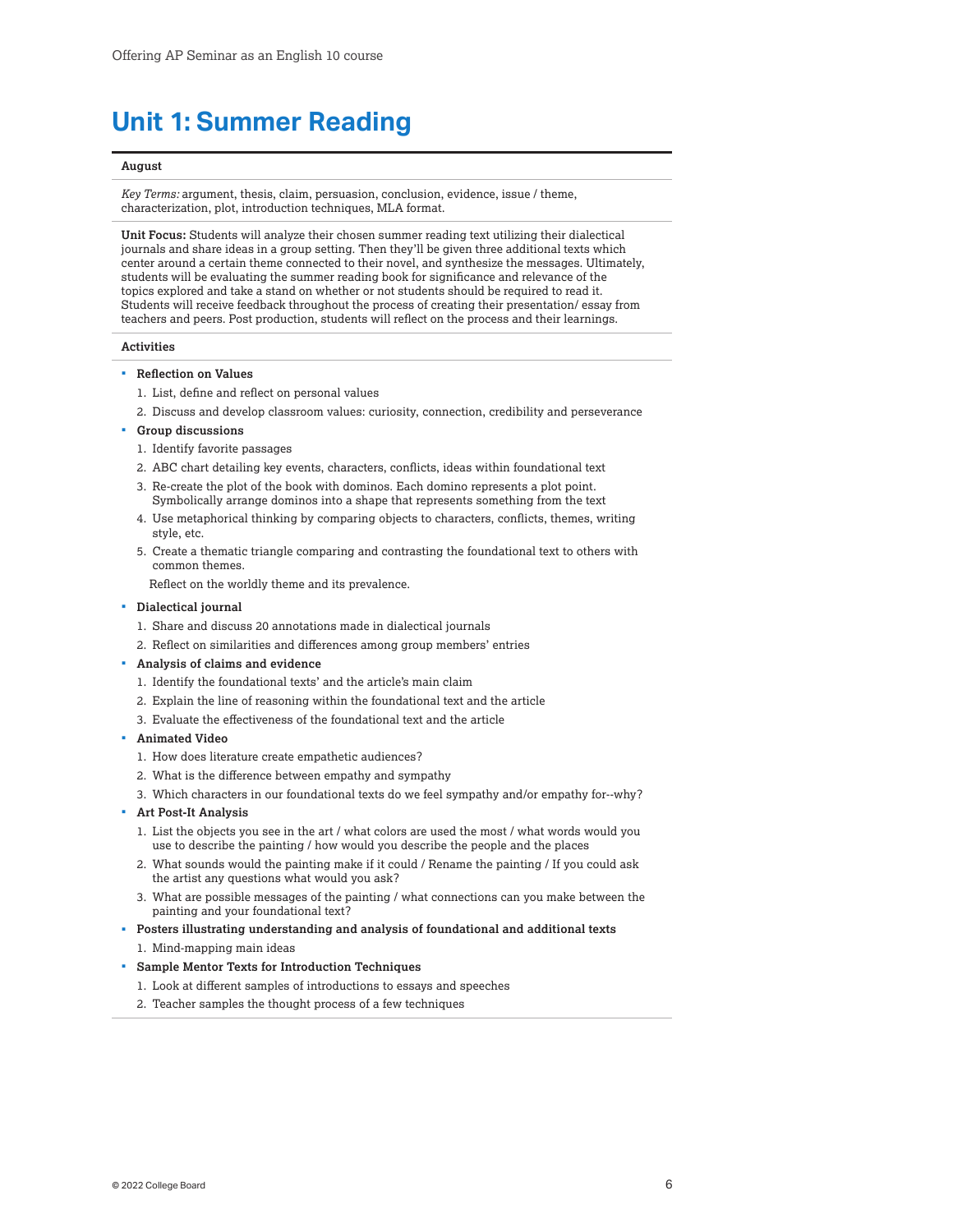#### **Activities** *(Continued)*

- **Peers read aloud essays to another group and/or time groups for speech practice**
- 1. Students will reflect on transition, development of ideas, strengthening their argument **Partner presentation or partner essay**
	- 1. Create an argument that our foundational text should be a part of the summer reading requirements by synthesizing the video, article and art into our argument.
- **Individual and group reflection / feedback**
	- 1. Reflect on struggles and strengths of each stage of the process (analyzing text, synthesizing information, creating a final product, taking a stance, presentation, etc.)
	- 2. Why did the group / individual choose a speech or essay?

#### **Readings / Resources:**

**(All students)** theRSAorg. "Brené Brown on Empathy." *YouTube*, YouTube, 10 Dec. 2013, [www.youtube.com/watch?v=1Evwgu369Jw.](http://bit.ly/APCapstoneEBSCO) **(animated speech - video)**

#### **Summer Reading Options:**

- 1. *American Born Chinese* by Gene Luen Yang **(foundational text)**
	- (Prejudice / Discrimination)
	- Fuchs, Chris. "Behind the 'Model Minority' Myth: Why the 'Studious Asian' Stereotype Hurts." *[NBCNews.com](https://NBCNews.com)*, NBCUniversal News Group, 22 Aug. 2017. **(article)**
	- Yellow Peril Advertisement 1882 **(artistic work advertisement)**
- 2. *Long Way Down* by Jason Reynolds **(foundational text)**

(Gun Violence)

- Wan, William. "Tenacious New Gun Researchers Are Determined to Break Cycle of Mass Shootings." *The Washington Post*, WP Company, 24 Mar. 2018. **(article)**
- "The Persistence of Memory" by Salvador Dali **(artistic work painting)**
- 3. *Love Hate and Other Filters* by Samira Ahmed **(foundational text)**

#### (Islamophobia)

- Litchblau, Eric. "Hate Crimes Against American Muslims Since Post 9/11 Era." *The New York Times.* 16 Sept. 2017 **(article)**
- "Greater Than Fear" by Shepard Fairey **(artistic work political poster)**
- 4. *American Street* by Ibi Zoboi **(foundational text)**
	- (Immigration)
	- Grinberg, Emanuella. "They treated us as though we were animals': Letters from inside an immigration detention facility." CNN. 4 July 2018. **(article)**
	- "Self Portrait Between the Borderline of Mexico and the United States" by Frida Kahlo **(artistic work - painting)**
- 5. *Scythe* by Neal Shusterman **(foundational text)**
- (Population Control)
	- Sheehan, Matt. "The Five Biggest Questions about China's New Two-Child Policy." *Huffington Post.* 30 Oct. 2015. **(article)**
- "The Scream" by Edvard Munch **(artistic work painting)**
- 6. *Not if I See You First* by Eric Lindstrom **(foundational text)**

(Disabled Rights)

- Stamberg, Susan. "Blind Art Lovers Make the Most of Museum Visit with 'Insight' Tours." *National Public Radio*. NPR. 5 Jan. 2017. **(article)**
- "The Butler" by Jack Vettriano **(artistic work painting)**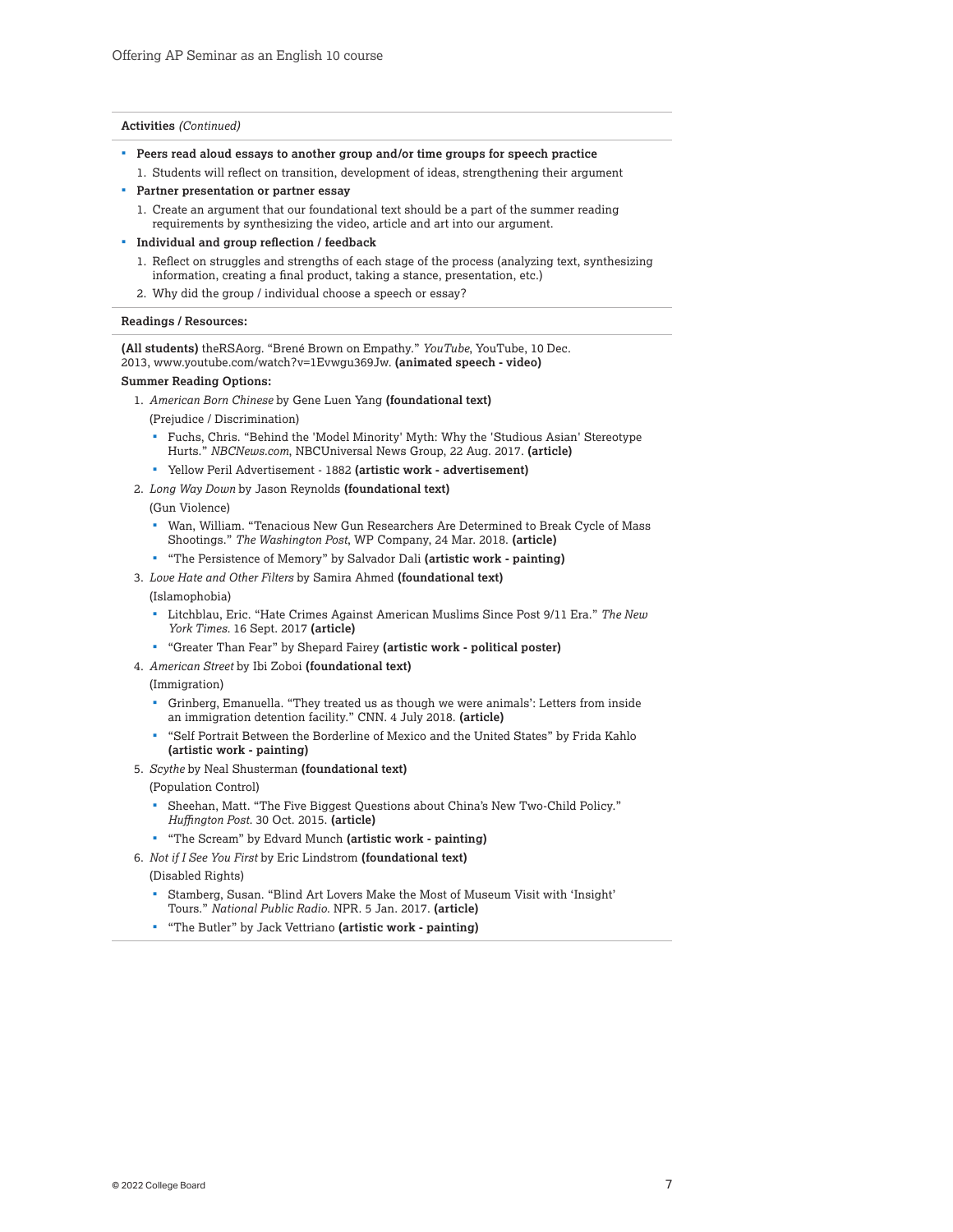#### **Learning Objectives:**

**Big Idea 1: Question and Explore**

LO 1.5A: Identifying the information needed for the context of the inquiry (EK1.5A1)

**Big Idea 2: Understanding and Analyze**

LO 2.1A: Reading Strategies (EK 2.1A2+ 3)

LO 2.1B: Summarizing and Explaining Main Idea (EK 2.1B1+2)

**Big Idea 3: Evaluate Multiple Perspectives**

LO 3.1A: Identifying, Comparing, and Interpreting Multiple Perspectives (EK 3.1 A1+2)

**Big Idea 4: Synthesize Ideas**

LO 4.1A: Formulating a Well-Reasoned Argument (EK 4.1A1, 2, 5, 7 + 9)

LO 4.2A: Interpreting, Using, Synthesizing Information (EK 4.2 A1 + 2)

LO 4.2B: Providing Insightful and Cogent Commentary Linking Evidence and Claim (EK 4.2B1)

**Big Idea 5: Team, Transform, Transmit**

LO 5.1C: Communicating Information Through Appropriate Media Using Effective Techniques of Design (EK 5.1C1, 2, +3)

LO 5.2A: Providing Individual Contributions to Overall Collaborative Effort to Accomplish a Task or Goal. (EK 5.2A1)

LO 5.3A: Reflecting on and revising their own writing, thinking and creative processes (EK5.3A1+2)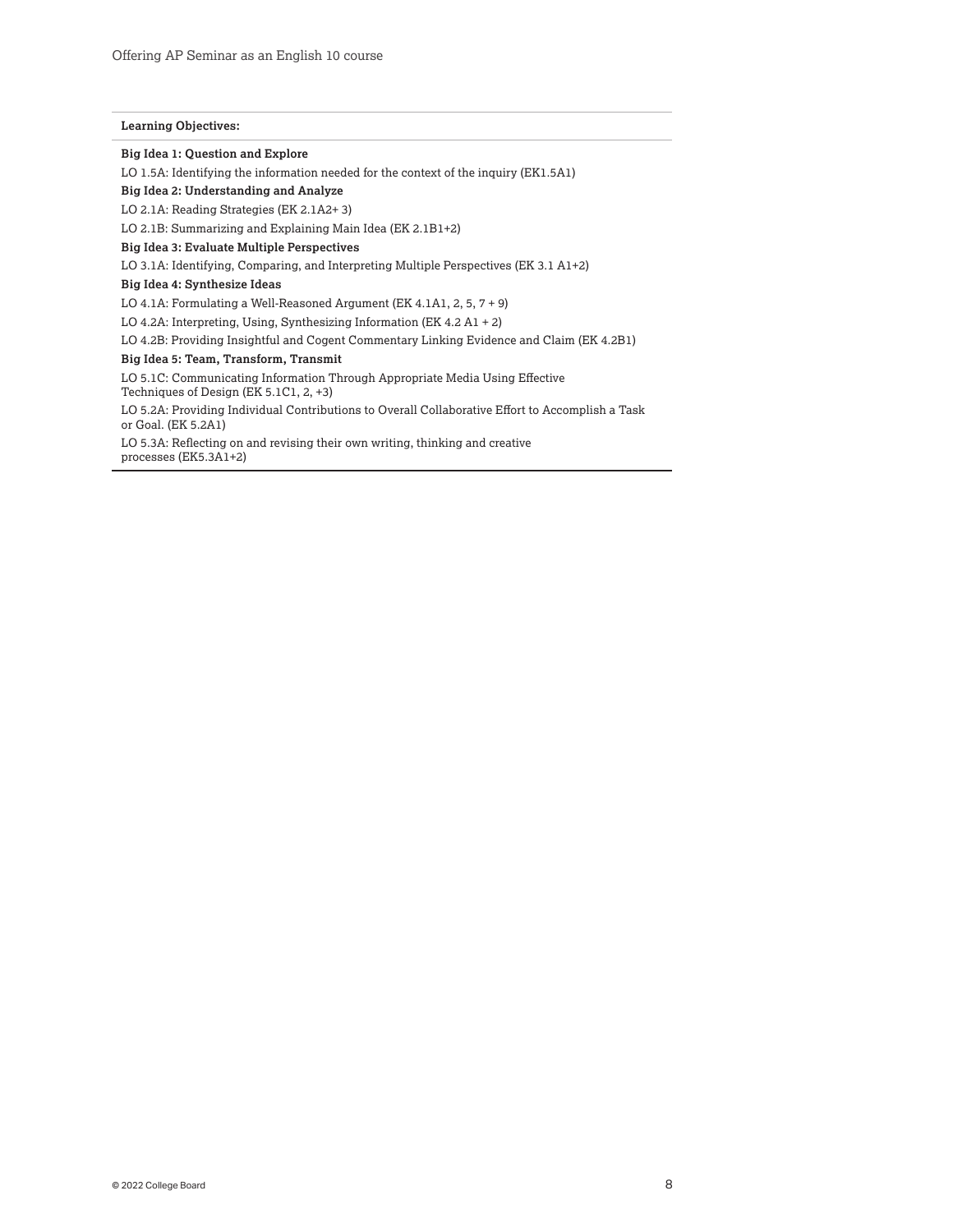# <span id="page-8-0"></span>**Unit 2: Introduction to Argument and the QUEST Framework**

#### **End of August / Early September**

*Key Terms:* argument, line of reasoning, rhetoric, claim, bias, ethos, pathos, logos, counterargument, logical fallacies (ad hominem, bandwagon appeal, either-or-fallacy, hasty generalization, slippery slope), figurative language, allusion, parallelism, rhetorical question.

**Unit Focus:** The next two weeks will serve as an overview of the course and the processes students will employ in order to be successful with argumentation. Students will become familiar with the basic components of rhetoric and argument and be able to analyze those strategies in works in order to determine how the speaker uses them to achieve his or her purpose. Students will also start using some of these techniques and making deliberate choices with their own writing. Throughout the unit, students will reflect art of persuasion.

#### **Activities**

- **Class / group posters**
	- 1. Define each element of the course framework and present the idea to the class with an anchor chart for continuous reference.
	- 2. Reflect on how we went through all of these steps in unit 1
	- 3. Reflect on how these skills are useful for not only this class but future academic endeavors and being an active, engaged citizen
- **Zoom activities emphasis on teamwork**
	- 1. Zoom by Istvan Banyai
	- 2. Reflection: What did we learn about teamwork and communication?
	- 3. Re-Zoom by Istvan Banyai
	- 4. Reflection: How was this activity different / similar the second time around?
- **Journal responses**
	- 1. Whose rhetorical strategies / abilities do you admire? Discuss their reputations / credibility
	- 2. How can we identify credible sources?
	- 3. Watch "The Power of Words"
	- **<https://www.youtube.com/watch?v=QYcXTlGLUgE#action=share>** react with thoughts, questions, connections
	- 4. Watch "Malala's Story" **(BBC Broadcast)** and journal about the power of her words
	- 5. What can strengthen an argument and what can weaken an argument?
- **Note-taking strategies**
	- 1. Cornell
	- 2. Sketch Notes
	- 3. Mind-Mapping
	- 4. Reflect on which note-taking strategy works for each student
- **Breakout room (using rhetorical appeals)**
	- 1. Practice analyzing ethos, pathos and logos with a series of tasks that build towards one team "escaping" the room
- **Analysis of speeches, articles, cartoons, advertisements**
	- 1. Identify claims
	- 2. Identify appeals
	- **·** effective?
	- 3. Identify rhetorical techniques
	- 4. What are the explicit and implicit messages? What perspective is missing?
	- 5. Create two FlipGrids with groups to discuss allusions and repetition
- **Matching Game**
	- 1. Match examples of logical fallacies to their definitions with speed and accuracy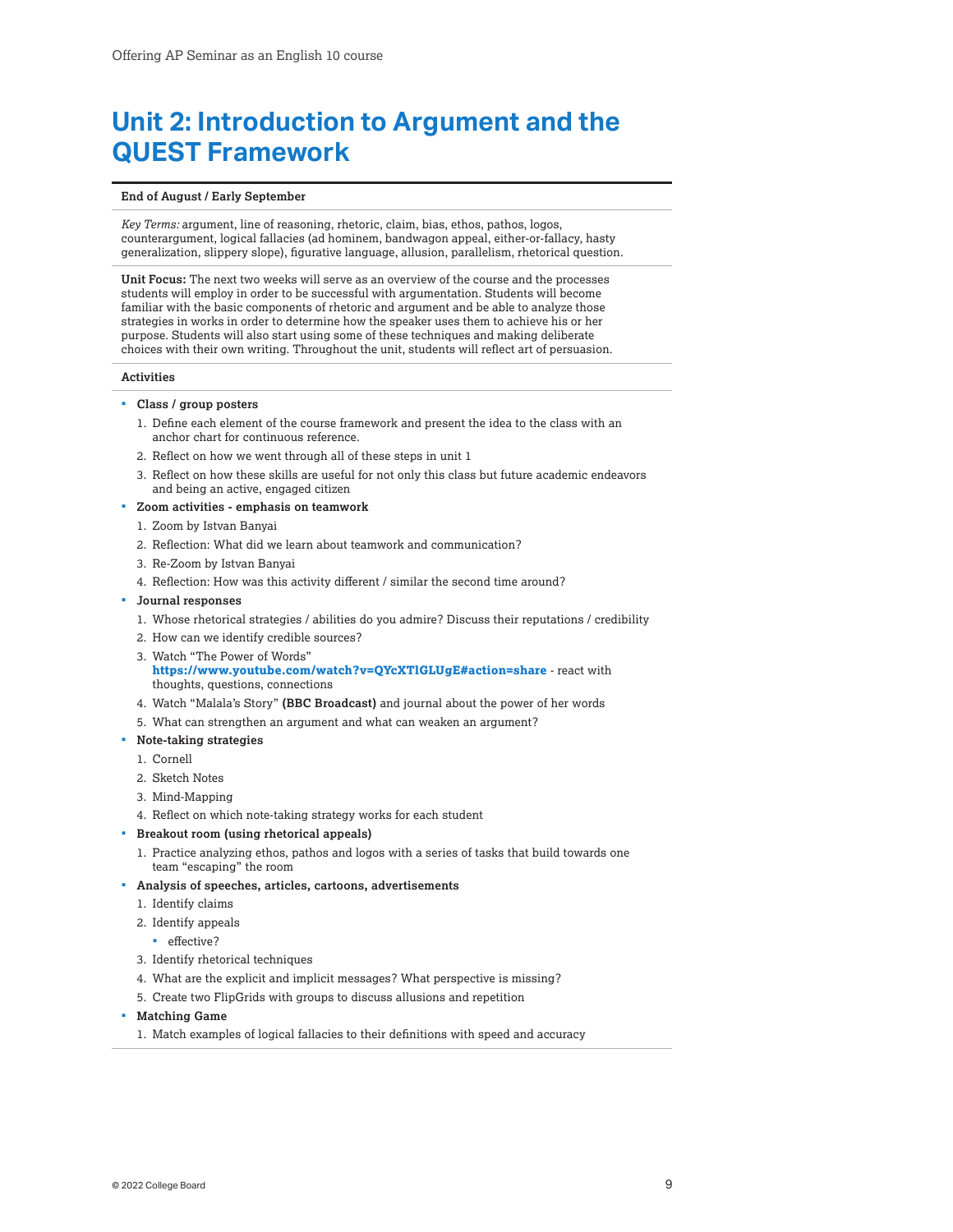#### **Activities** *(Continued)*

#### **Fishbowl discussions**

- 1. Read and discuss chapter from *Thank You for Arguing* 
	- Which appeal is most persuasive for you? Does that change depending on the speaker and context?
	- How did Heinrich's (the author) kid beat him in the argument of wearing shorts vs. pants (recount this event in the story and your reaction to it…) Why is "because I said so…" unsatisfying when it comes to persuasion?
	- Define a "concession" in an argument...why is it so powerful? (The author calls concession a "Jedi knight" than Rambo--what does he mean by this?)
	- What parts of the body does the author attribute to ethos, pathos and logos? Explain how the phrase "gut feeling" plays into this analysis? (examples of strong "gut feelings" in different situations)
	- How do people lose credibility (ethos) in your eyes? (This can be anyone...from friends, to significant others, family, politicians, teachers, etc.)
	- How and why is sympathy a powerful persuasive tool? Is there a danger / warning that comes with OVER sympathizing? What do understanding and sympathizing sound like in an argument?

#### **Practice exam**

- 1. Give students a sample AP test (part 1)
- 2. Grade Test with AP Rubric
- 3. Give students the opportunity to re-write after looking at high score samples and reflecting on their own
- 4. Create anchor charts with reminders for how to structure and what to include in responses

#### **Readings / Resources:**

- 1. AP Capstone Descriptions of Big Ideas of Quest
- 2. "How to use Rhetoric to get What you Want" by Camille A. Langston **(Ted Talk: broadcast)**
- 3. Bedford Textbook Chapter 3: Thinking about Rhetoric and Argument pg. 55-86 **(foundational text)**
	- Joseph-Nicolas Robert-Fleury, *Galileo before the Holy Office* 1847 **(artistic work painting)**
	- Statue of Lincoln and Harriet Beecher Stowe and Rachel Carson testifying before Congress in 1963 **(artistic work - photographs)**
	- Pat Bagley / Cagie Cartoons, Malala Yousafzai 2012 **(artistic work political cartoon)**
	- Excerpts from Nobel Prize Speech, by Elie Wiesel **(speech)**
	- American Academy of Pediatrics Immunizations Ad **(artistic work advertisements)**
	- Whole Foods Advertisement: Healthy Food Does Good **(artistic work advertisement)**
	- 1911 Argument Against Senate Constitutional Amendement No. 8 / J.B. Sanford **(informational flyer)**
- 4. "Save the Northwest Tree Octopus" **<https://zapatopi.net/treeoctopus/> (false website)**
- 5. Oprah Winfrey's Acceptance Address for the Cecil B. DeMille Award **(speech)**
- 6. Excerpt from *Thank You for Arguing* by Jay Heinrichs **(foundational text)**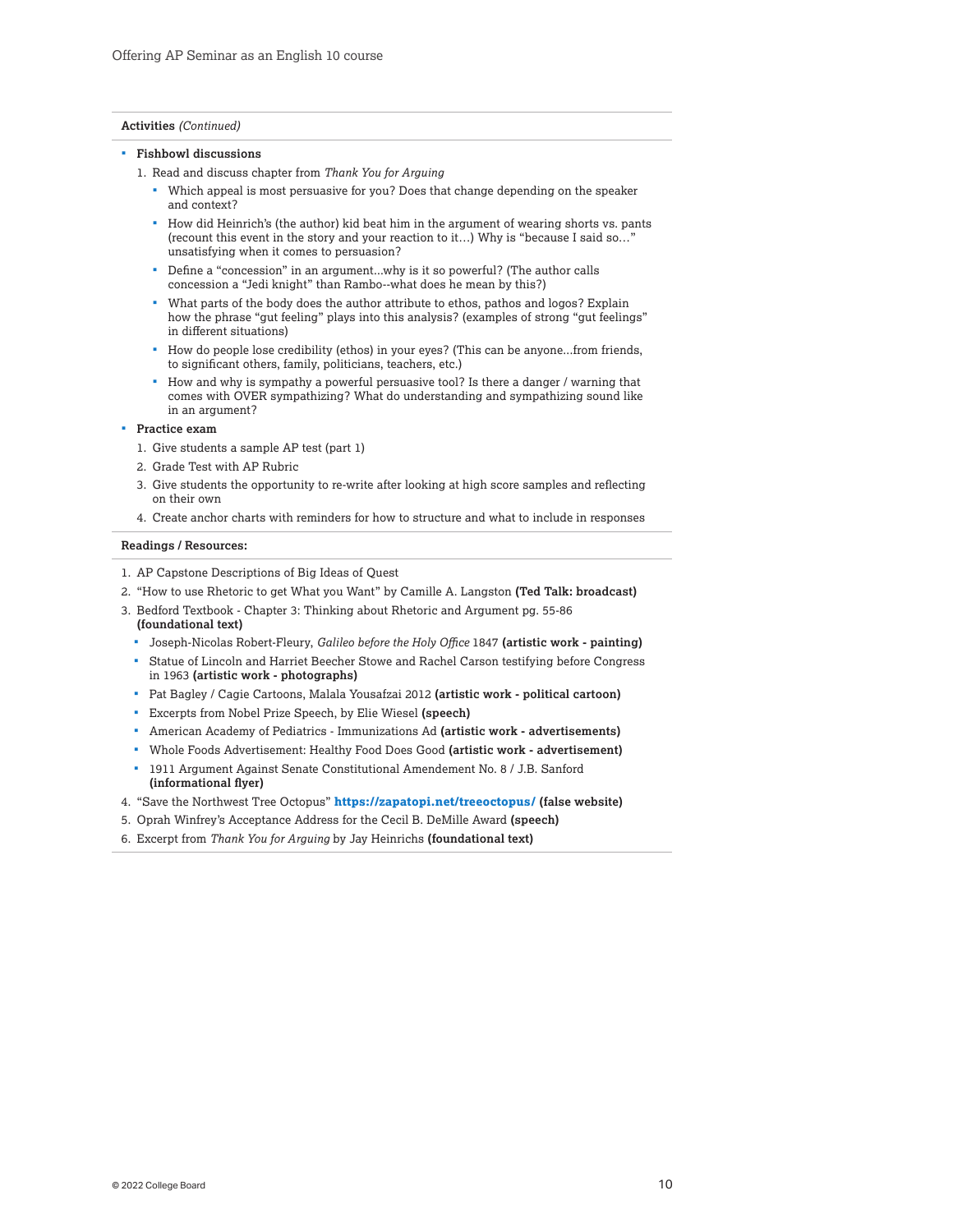#### **Learning Objectives:**

#### **Big Idea 1: Question and Explore**

LO 1.2A: Retrieving, questioning, organizing, and using prior knowledge about a topic (EK1.2A2)

LO 1.4A: Evaluating the relevance and credibility of the source of information and data in relation

to the inquiry (EK 1.4A2)

### **Big Idea 2: Understanding and Analyze**

LO 2.3B: Evaluating potential resolutions, conclusions, or solutions to problems or issues raised by an argument (EK 2.3B1)

LO 2.2B: Evaluating the relevance and credibility of evidence used to support an argument, taking context into consideration (EK 2.2B2,  $4, +6$ )

LO 2.2C: Evaluating the validity of an argument (EK2.2C1)

#### **Big Idea 3: Evaluate Multiple Perspectives**

LO 3.2A: Evaluating objections, implications and limitations of alternate, opposing, or competing perspectives or arguments (EK 3.2A1)

#### **Big Idea 4: Synthesize Ideas**

LO 4.1A: Formulating a well-reasoned argument, taking the complexities of the problem or issue into consideration (EK 4.1A4)

LO 4.2 A: Interpreting, using, and synthesizing qualitative and/or quantitative data/information from various perspective and sources (e.g.; primary, secondary, print, nonprint) to develop and support an argument (EK 4.2A3+4)

LO 4.3A: Attributing knowledge and ideas accurately and ethically using an appropriate citation style (EK 4.3A2)

#### **Big Idea 5: Team, Transform, Transmit**

LO 5.2B: Fostering constructive team climate, resolving conflicts, and facilitating the contributions of all team members to address complex, open-ended problems (EK 5.2B1+3)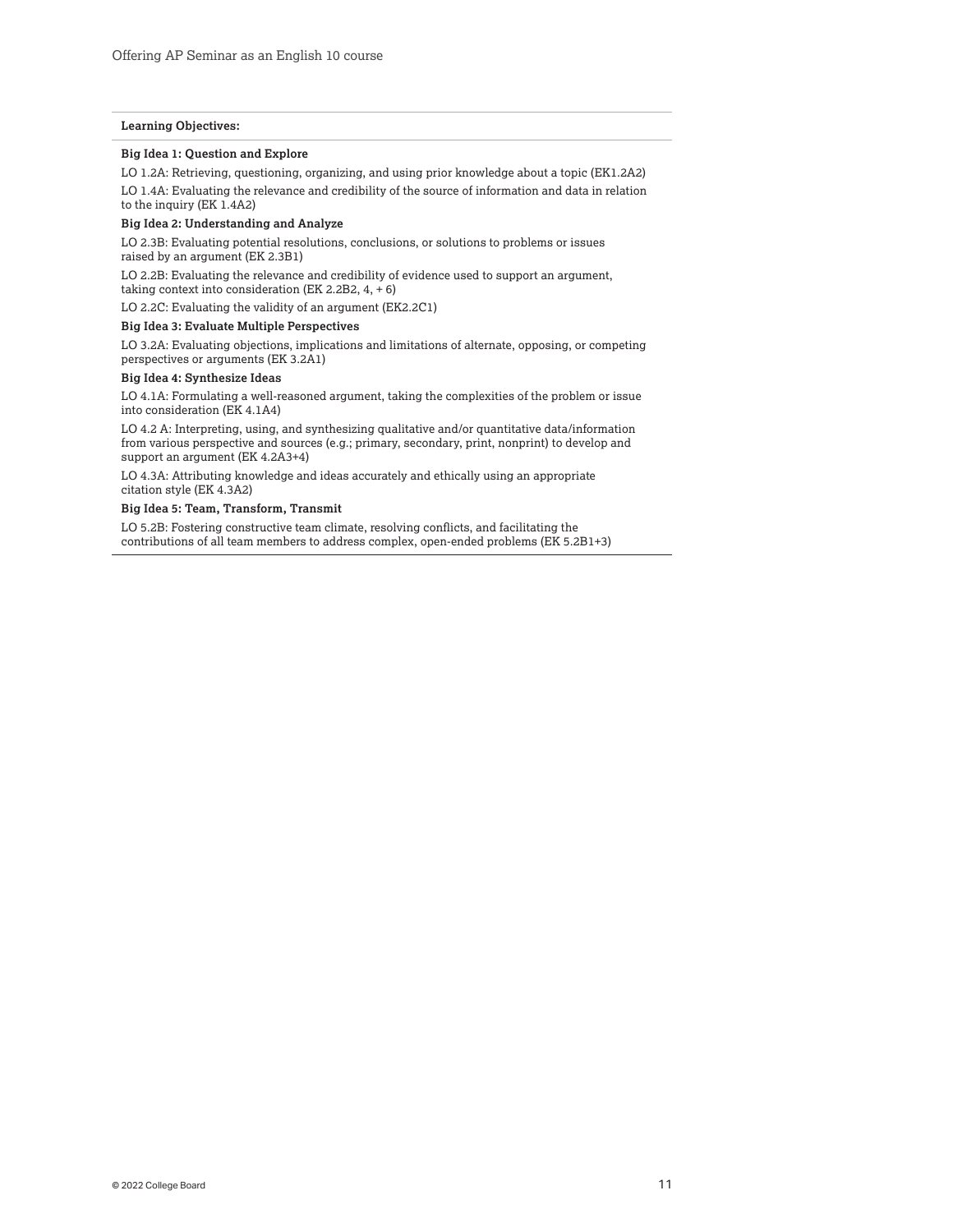# <span id="page-11-0"></span>**Unit 3: Ethics**

#### **September–October**

*Key Terms:* (all terms before and…) lenses/perspectives, frames, issues, bias, juxtaposition, conclusions, logic, counterargument, allusions, tone, evaluate, in-text citations, works cited, putting texts in conversation, argument by analogy.

**Unit Focus:** The goal will be to increase students' world view on topics with the focus revolving around "right" vs "wrong." How do we tell right from wrong? To what extent does age, culture and other factors affect our ethical decisions? When making ethical decisions, whose needs should be most important?

These are some essential questions that we'll explore throughout the unit. Our class will narrow our ethical conversation around the topic of cheating and how that can be applied in many contexts.

Ultimately, students will produce an essay examining their stance on cheating in our culture synthesizing at least two sources we cover in the unit.

#### **Activities**

#### **Discussions**

- 1. Students will take a minute to think about their personal response, then we'll take a few minutes to discuss in small groups; finally, students will share whole class on the following topics:
	- a. *Is it considered stealing to take pens from a bank? What about extra napkins from a fast-food restaurant?*
	- b. *If someone tells an offensive joke, is it my responsibility to speak up about it?*
	- c. *Is it okay for parents to check in on their children's email / social media / text messages, etc.?*
- 2. Reflect on what bias we bring to situations and how listening to others can help us see a bigger picture
- 3. React to Ted-Ed trolley video and share interpretations and justifications for decisions
- **Journals**
	- 1. Define ethics and list some ethical issues that you are passionate about? Why do you feel so strongly on these topics?
	- 2. "Imitation is the sincerest form of flattery" In what context would you agree and disagree with this sentiment? How does it pertain to our topic of cheating?
	- 3. Find a modern example of juxtaposition in a modern text (photography, movie, quote, etc.) and explain what two things are being compared and what effect it has
	- 4. Create a group FlipGrid video discussing the use of juxtaposition in the article "Is Human Enhancement Cheating?"
- **Close Readings**
	- 1. Students will produce notes, written pieces and collaborative discussions, analyzing texts for allusions, claims, reactions, new vocabulary, tone, juxtaposition, ethical issues, credibility of author
	- 2. Reflect on how the topic of cheating can be seen from many perspectives (sports, education, video games, military, photo manipulation)
	- 3. Choose one of the altered photographs and write an argument about why it out to be considered cheating. Who exactly is cheated and who benefits through the manipulation?
	- 4. Students will work in groups and discuss and analyze the text "Cheating is Good for you" groups will have to present one of their questions and answers to the class

#### **Synthesis Essay**

- 1. Work in groups to complete a chart detailing each text's main claim, key issues and relevant quotes in order to put the texts in conversation with one another
- 2. Take an individual stance on the pervasiveness of cheating in our culture and whether or not it could or should be eliminated
- 3. Mini lessons on in-text citations, works cited, and analogies
- 4. Students will conduct their own research that supports their stance
- 5. Reflect on the new skills in this unit: in-text citations

#### **Practice exam**

- 1. Give students a sample AP test (part 1)
- 2. Grade Test with AP Rubric
- 3. Reflect on the difficulty of the text and task and how each student executed it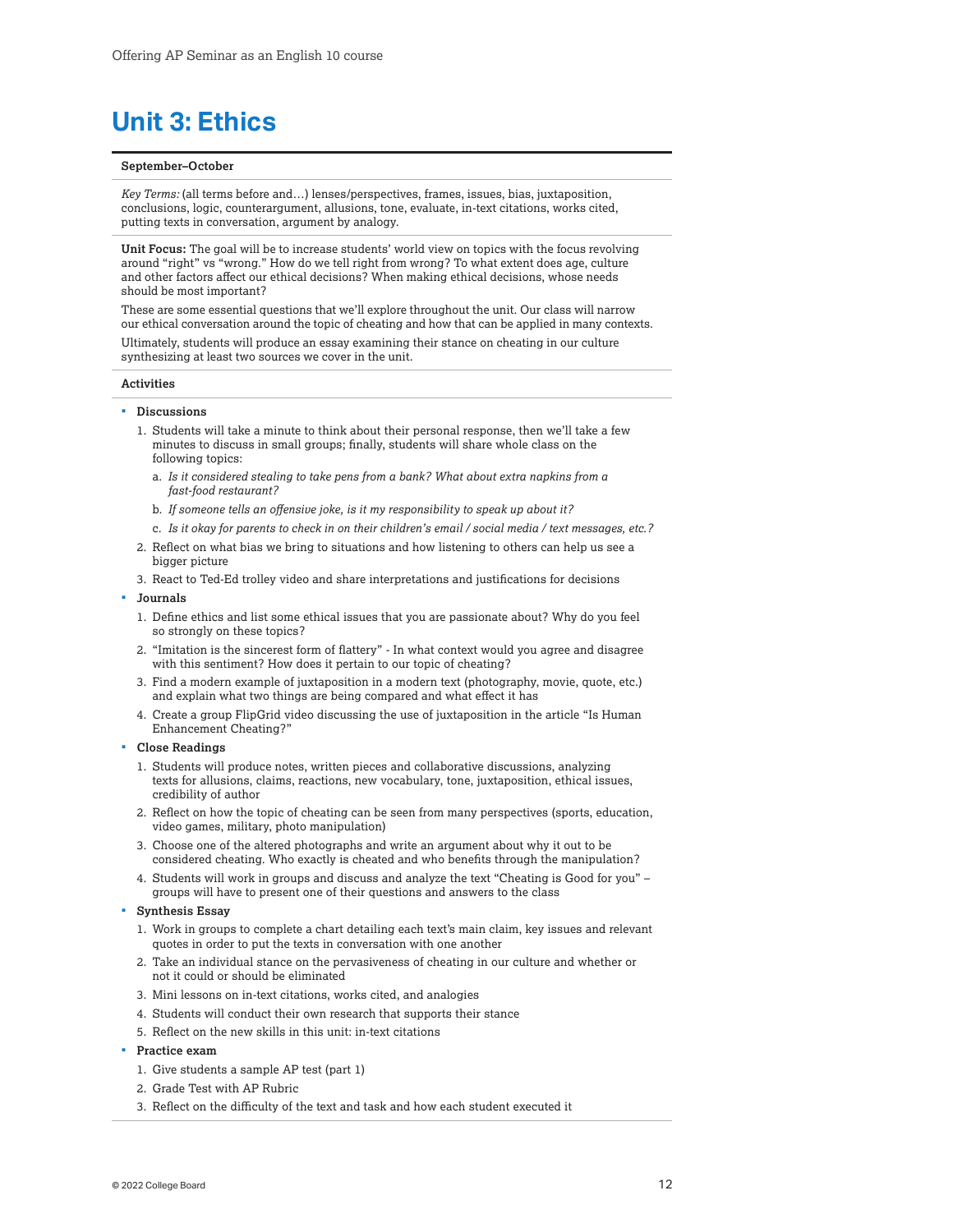#### **Readings / Resources:**

- 1. Bedford Textbook Chapter 7 Ethics pg. 410-533 **(foundational text)**
	- "Would you sacrifice one person to save five" Trolley Problem by Eleanor Nelsen **(Ted-Ed video) [https://www.youtube.com/watch?v=yg16u\\_bzjPE#action=share](https://www.youtube.com/watch?v=yg16u_bzjPE#action=share)**
	- Lance Armstrong and Oprah Interview **(ABC news broadcast) <https://www.youtube.com/watch?v=ZxkULBtpF3s#action=share>**
	- "A Contribution to Statistics" by Wislaw Szymborska **(literary text-poem)**
	- "Cheating is Good for You" by Mia Consalvo **(article)**
	- Calvin and Hobbes **(artistic work cartoon)**
	- "Cheaters Never Win" **(article)**
	- "Is Human Enhancement Cheating?" by Brad Allenby **(article)**
	- "Cheating Upwards" by Robert Kolker **(article / research studies)**
	- The Ethics of photo manipulation / analyzing originals vs altered **(artistic work -photographs)**
		- Altered portrait of Lincoln
		- <sup>1</sup> 1917 Cottingley England fairy photos
		- **Joseph Stalin removing Leon Trotsky**
		- Time Magazine May 4 1970 John Filo at Kent State University
		- <sup>1</sup> 1994 OJ Simpson Newsweek cover vs. Time Magazine cover
		- 09 11 01 photo hoax
		- 2002 George Bush visiting George Sanchez Charter School
		- 2008 Iranian missile photoshop
		- 2007 Redbook photo enhancement of Faith Hill
		- Paul Hansen, *Gaza Burial*  2012 World Press Photo of the Year Award

#### **Learning Objectives:**

#### **Big Idea 1: Question and Explore**

LO 1.1B: Posing questions and seeking out answers that reflect multiple, divergent or contradictory perspectives (EK1.1B2)

LO 1.2A: Retrieving, questioning, organizing, and using prior knowledge about a topic (EK1.2A1+3)

LO 1.4A: Evaluating the relevance and credibility of the source of information and date in relation to the inquiry (EK 1.4A3)

#### **Big Idea 2: Understanding and Analyze**

LO 2.2A1: Explaining and analyzing the logic and line of reasoning of an argument (EK2.2A1+2)

LO 2.2B: Evaluating the relevance and credibility of evidence used to support an argument, taking context into consideration (EK2.2B5)

#### **Big Idea 3: Evaluate Multiple Perspectives**

LO 3.2A: Evaluating objections, implications, and limitations of alternate opposing, or competing perspectives or arguments (EK 3.2A2)

#### **Big Idea 4: Synthesize Ideas**

LO 4.1A: Formulating a well-reasoned argument, taking the complexities of the problem or issue into consideration (EK 4.1A1,2+6)

LO 4.2A: Interpreting, using, and synthesizing qualitative and/or quantitative data/information from various perspectives and sources to develop and support an argument (EK 4.2A4)

LO 4.3A: Attributing knowledge and ideas accurately and ethically, using an appropriate citation style (EK 4.3A3 + 5)

#### **Big Idea 5: Team, Transform, Transmit**

LO 5.1A: Planning, producing, and presenting cohesive argument considering audience, context and purpose (EK 5.1A1+2)

LO 5.1B: Adhering to established conventions of grammar, usage, style and mechanics (EK 5.1B1+4)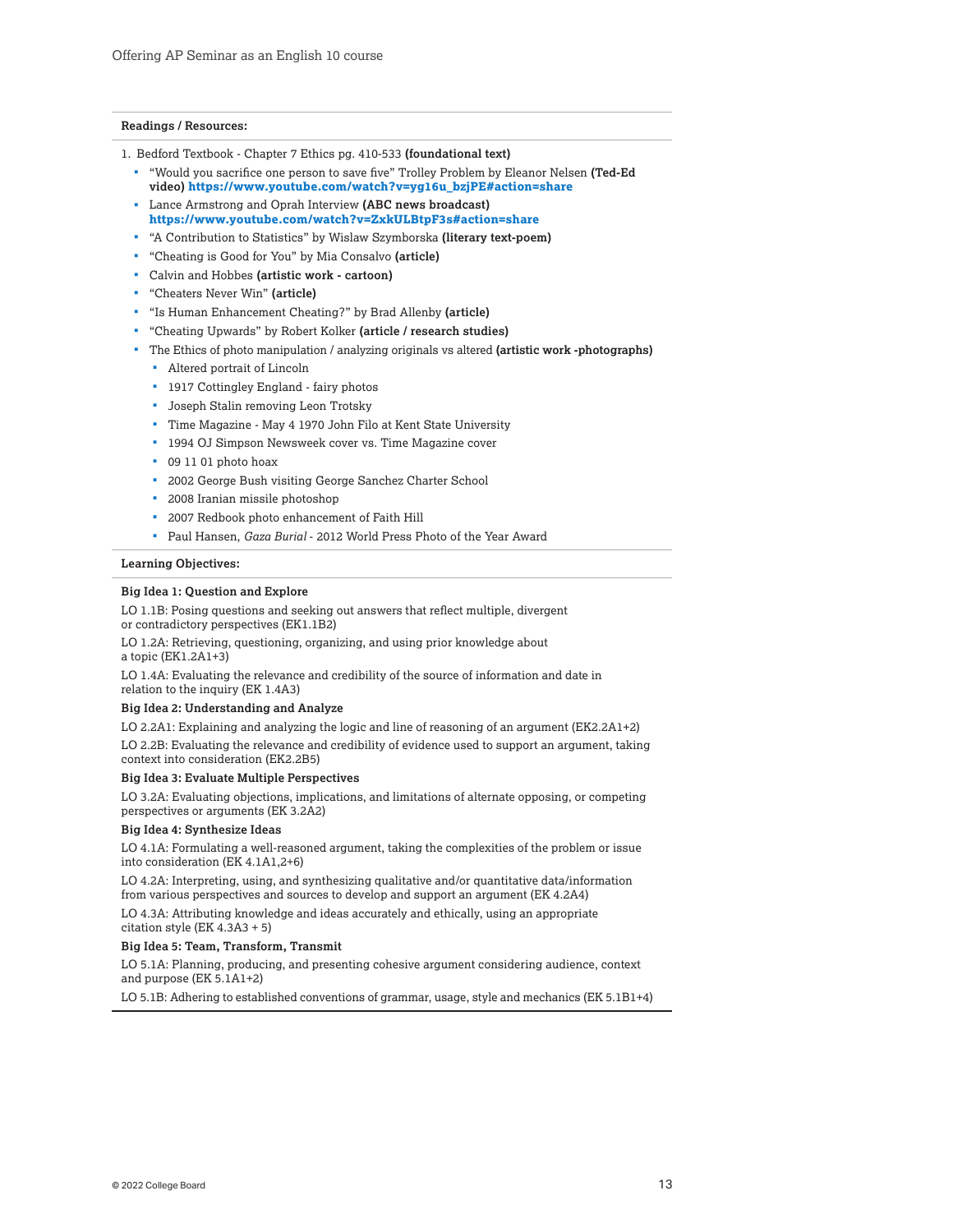## <span id="page-13-0"></span>**Unit 4: Student Choice / Theme and Perspectives**

#### **End of October–November**

*Key Terms:* (build on previous terms) perspectives, lenses, themes, online databases, scholarly articles, boolean logic, scope and purpose, line of reasoning, audience, presentation tips.

**Unit Focus:** Students will work in groups of 3 or 4 on creating presentations around a certain theme. The class will be given a list of possible themes to choose from, or they can add one of their own. Once groups have decided on a theme of interest, they will layer that theme with lenses and brainstorm different research avenues. Students will then have to gather their own research and establish their own perspective on a topic or issue. While each student will explore a certain lens, the group will have to come back together with some conclusions about the topic as a whole.

#### **Activities**

#### **Debate**

- 1. Practice with bringing in contrasting points of view by pairing students and giving them a point of view (affirmative / negative) and giving them a short period of time to research and argue against each other in front of the class
- 2. Reflect on how research and support is essential to argument and persuasion
- 3. Reflect on the necessity of addressing a counter argument
- **Brainstorm (themes and lenses)**
	- 1. Questions for each lens
	- 2. Each student in the group will choose a perspective to research
- **Develop Research Questions**
	- 1. Group narrows research questions
- **Research**
	- 1. Each student in the group gathers information on at least 4 different types of sources
	- 2. Mini lessons on google search and EBSCOhost (academic and scholarly articles)
- **Note-taking**
	- 1. Students can choose between cornell, mind-mapping, sketchnotes or combination of them
	- 2. Students must include a thorough analysis of texts (appeals, devices, tone, claims, line of reasoning, etc.)
- **Synthesize Evidence with Individual Perspective**
	- 1. Group sessions will involve a sharing findings, comparing and contrasting the different points of view within their topic and reflecting on the topic as a whole
- **Presentation [8-10 minutes]**
	- 1. Create a storyboard
	- 2. Mini lessons on selective points on slides, keywords, images (pathos), consistent design, clear fonts

**Readings / Resources:**

Varied based on students' topics.

The group must analyze a text in each category: (1. article / research study 2. literary / 3. foundational text 4.speech broadcast, personal account, 5.artistic work)

Students must use at least two of these sources in each aspect of their presentation

#### **Learning Objectives:**

Reiteration of the QUEST process in preparation for Tasks 1, 2, and 3.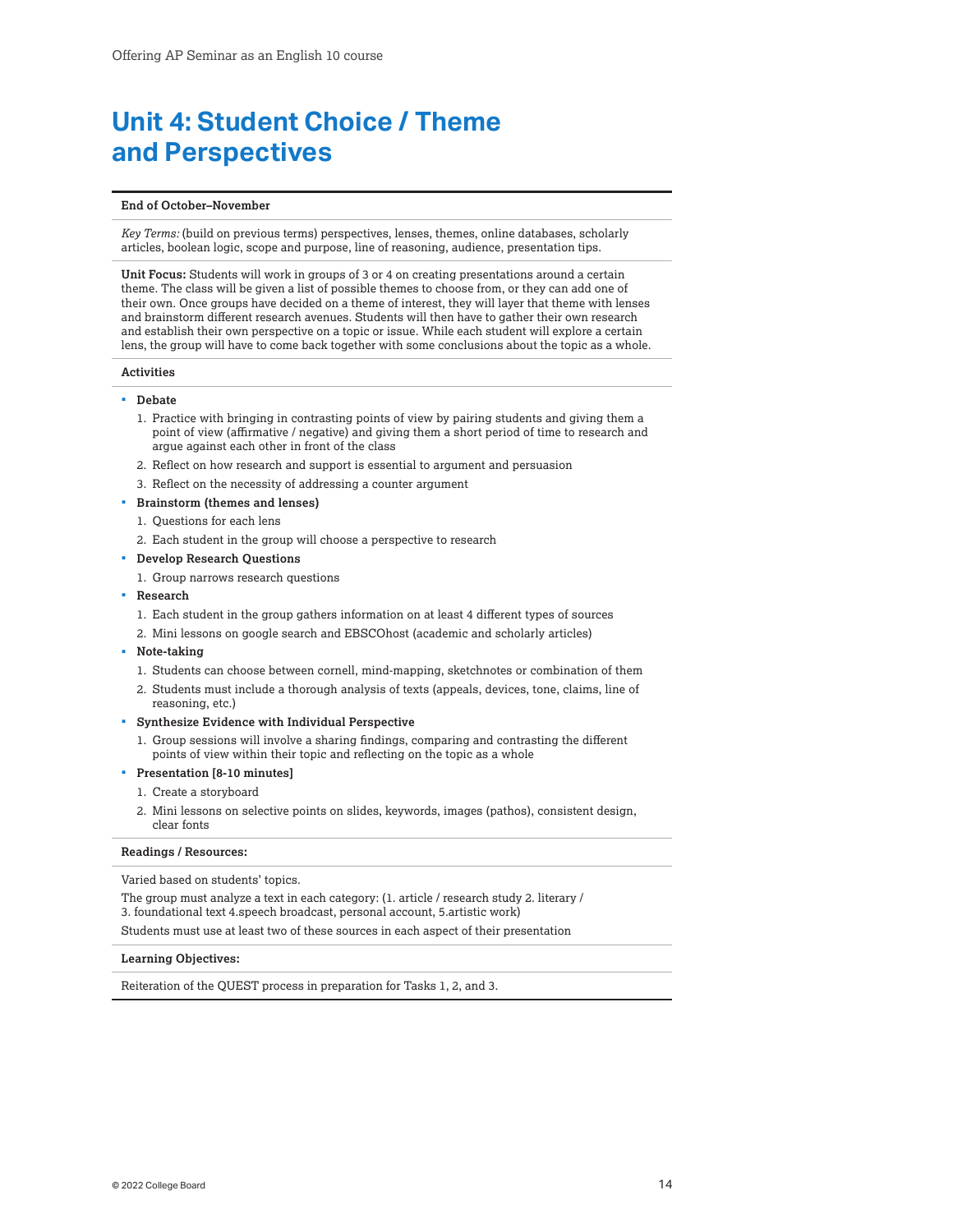# <span id="page-14-0"></span>**Unit 5: Performance Task 1**

#### **December to February**

**Unit Focus:** Students work in teams of three to five to identify, investigate, and analyze an academic or real-world problem or issue. Each team designs and/or considers options and evaluates alternatives; develops a multimedia presentation to present the argument for their proposed solution or resolution; and provides a defense to questions posed by the teacher. This task consists of two components: (1) Individual research report; (2) Team multimedia presentation and defense.

#### **Activities**

Individual Work on Team Project

- Questioning
- Research
- Arguments
- Lens
- **Refining Research**
- Connecting Evidence to Reason
- Developing Line of Reasoning
- Connecting Evidence to Reason
- Finalizing Format: Spelling, Citations, Works Cited

Individual Research Report Due:

- Team Work on Project
	- Share Team Report
	- Developing a group line of reasoning
	- Connecting arguments to each other

Group Presentation Due

## **Unit 6: Performance Task 2**

#### **February to April**

**Unit Focus:** The College Board will release cross-curricular source material representing a range of perspectives focused on a single theme or topic. Students will use these texts to identify a research question or their own; conduct research; analyze, evaluate, and select evidence to develop an argument; and present and defend their conclusions. The final paper must refer to and incorporate at least ONE of the provided sources. This task consists of three components: (1) Individual written argument, (2) Individual multimedia presentation, (3) Individual oral defense.

#### **Activities**

Individual Work on Individual Research-Based Essay

- Questioning
- Research
- Arguments
- Lenses
- **Refining Research**
- Connecting Evidence to Reason
- Developing a Line of Reasoning
- Finalizing Format: Spelling, Citations, Works Cited

Individual Multimedia Presentation with Oral Defense